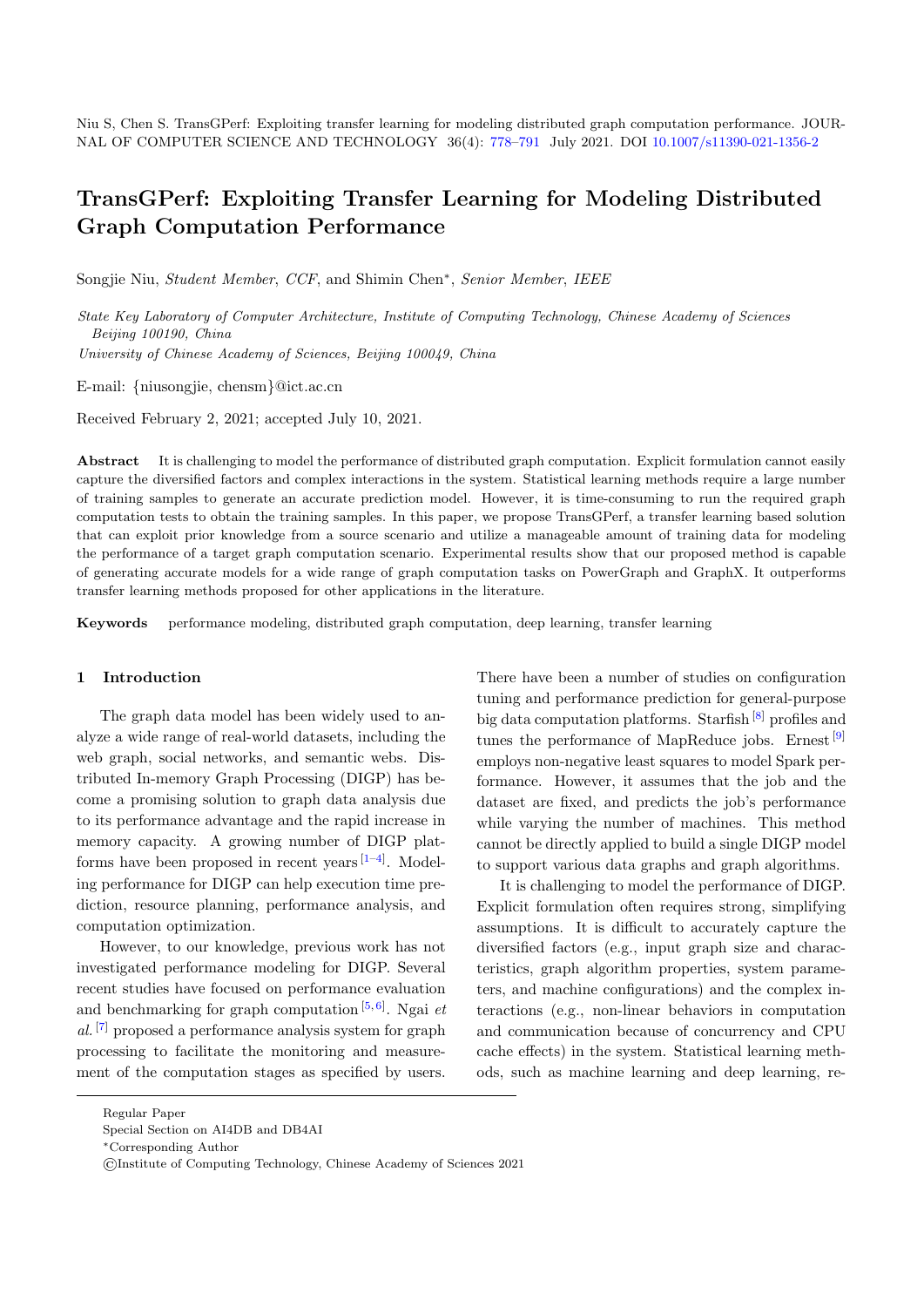quire a large number of samples to train an accurate model. The more the factors in the design space, the more complex the model, and the more the samples required. However, it is time- and resource-consuming to run the required graph computation tests to obtain a large number of training samples.

We would like to reduce the sample size for building a good DIGP performance model. We investigate transfer learning as a promising solution. Transfer learning aims to exploit knowledge from a source domain to build an accurate model for a target domain using a limited number of samples  $[10, 11]$  $[10, 11]$  $[10, 11]$ . Suppose we already have a good model for a source DIGP scenario (e.g., a combination of a graph algorithm and a graph platform). Then the basic idea of transfer learning is to combine this existing model with a limited number of training samples collected for a target DIGP scenario to generate a model for the target scenario. Most existing transfer learning methods are domain invariance methods. In their applications, e.g., image classification<sup>[\[12–](#page-12-6)[15\]](#page-12-7)</sup>, the source and the target domain often have the same or similar classification classes, and the methods focus on the commonality between the domains. In contrast, different DIGP domains (e.g., graph algorithms or platforms) often have different characteristics. Accurate performance prediction in DIGP requires capturing domain discrepancy.

In this paper, we propose TransGPerf, a transfer learning solution for modeling distributed graph computation performance. TransGPerf combines the base model and a manageable amount of training data to model a given target DIGP scenario. The workflow of TransGPerf is illustrated in Fig[.1.](#page-1-0) The main components are as follows.

<span id="page-1-0"></span>

Fig.1. TransGPerf workflow.

• Basic Modeling. For a source DIGP scenario, we collect a large number of samples by considering combinations of factors that impact DIGP performance (e.g., graph datasets, graph algorithms, DIGP platforms, and

machine hardware). Then, we build an MLP (multilayer perceptrons) model based on the training samples.

• *Transfer Modeling*. We propose a novel neural network based transfer learning model for DIGP. Inspired by  $\text{ResNet}$ <sup>[\[16\]](#page-12-8)</sup>, the transfer network structure adds residual layers after the source MLP model to capture the discrepancy of the predictive function of the target scenario compared with the source scenario.

• Feature Extractor. We propose a set of representative features that capture the graph, algorithm, DIGP platform, and machine characteristics. Some features are obtained directly by examining configurations or by invoking various tools. Others are derived with computation or approximated with black-box models.

Outline. Section [2](#page-1-1) provides the background of our study. Section [3](#page-4-0) presents the principles and the network structures of TransGPerf. Section [4](#page-5-0) describes the feature selection. Section [5](#page-7-0) shows the evaluation results. Section [6](#page-11-3) discusses the significance of our study. Finally, Section [7](#page-11-4) concludes this paper.

### <span id="page-1-1"></span>2 Background

In this section, we provide the background on DIGP and transfer learning.

# <span id="page-1-3"></span>2.1 Distributed In-Memory Graph Processing (DIGP)

In DIGP, there are typically a master and a number of worker machines connected through a data center network  $[1, 2]$  $[1, 2]$  $[1, 2]$  as depicted in Fig[.2.](#page-1-2) The input graph is partitioned across workers. Graph computation consists of a series of supersteps. In every superstep, a worker performs computation on every vertex in its assigned graph partition and sends vertex-to-vertex messages. The computation follows the Bulk Synchronous Parallel (BSP) model or Asynchronous model. Fig[.2](#page-1-2) illustrates the BSP model.

<span id="page-1-2"></span>

Fig.2. DIGP overview.

There are two main computation paradigms in DIGP: Pregel<sup>[\[1\]](#page-11-0)</sup> and GAS<sup>[\[2\]](#page-11-5)</sup>. In Pregel, graph computation is expressed as a compute function on every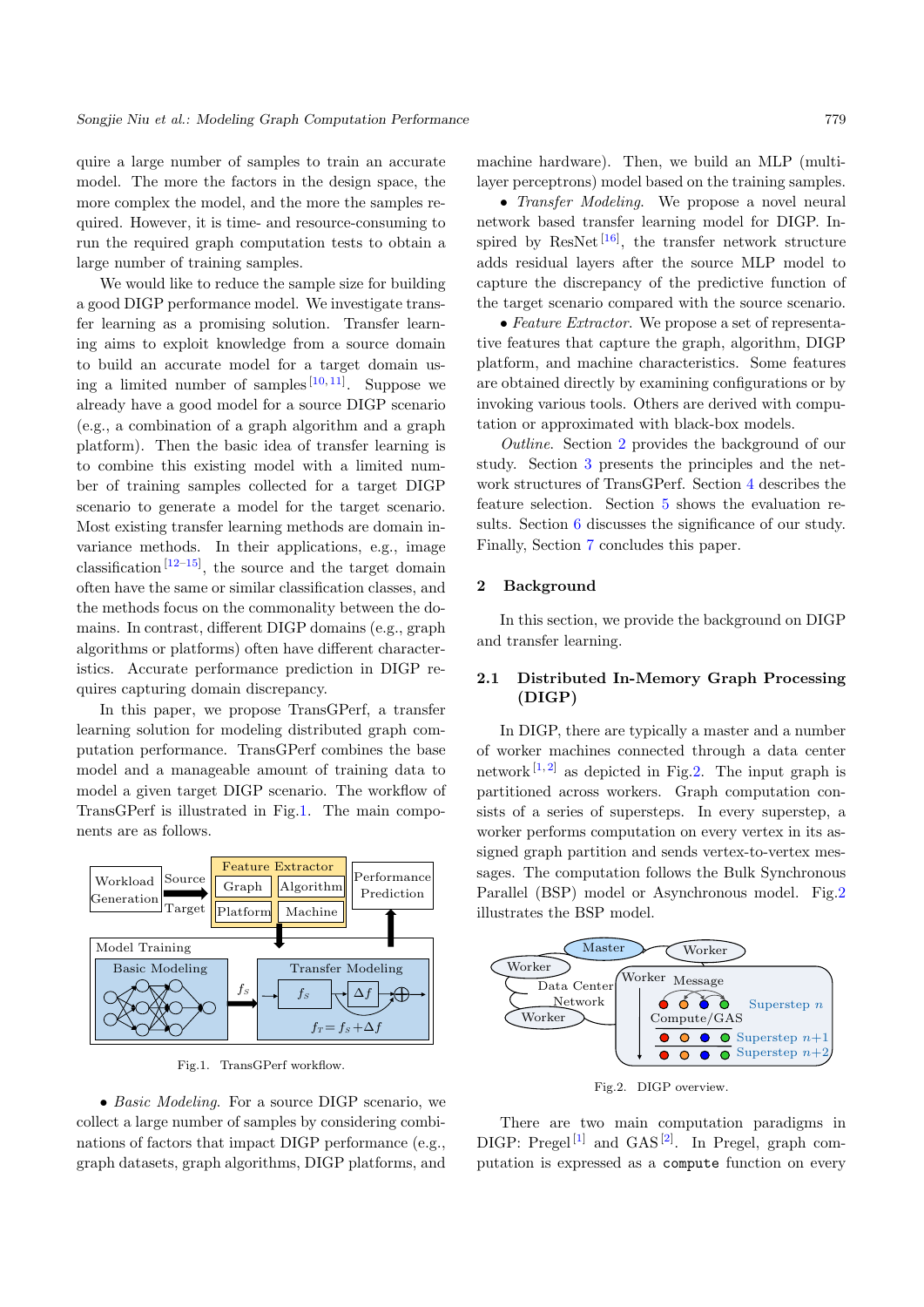Distributed graph computation scenarios are full of diversity. First, graph datasets range widely in their sizes in terms of the numbers of vertices and edges, and intrinsic properties, such as degree distributions and structure characteristics. Second, graph algorithms vary significantly in their computation loads and communication patterns. For example, PageRank essentially conducts random walks, while SSSP (singlesource shortest path) performs BFS traversals on the graphs. The number of vertex-to-vertex messages stays roughly the same across supersteps in PageRank, while the number of messages changes drastically in SSSP. Third, the computation models and execution mechanisms can be quite different in different DIGP platforms. For example, Pregel-like systems and GASlike systems differ in design and implementation strategies. Spark GraphX takes advantage of the Spark RDD framework for graph computation. Finally, machine configurations (e.g., CPU frequency and network bandwidth) have significant impact on the computation and communication timings of DIGP. The number of crosspartition edges is also affected by the number of workers in the system.

# 2.2 Problems of Traditional Modeling Methods for DIGP

There are generally two types of modeling methods: white-box and black-box. A white-box  $[17-19]$  $[17-19]$  model has explicit arithmetic formulations. It usually makes strong simplifying assumptions (e.g., linear combinations, independent activities). However, it is difficult to capture many diversified influential factors and their complex interactions in DIGP using white-box models. For example, the vertex computation and communication costs in DIGP cannot be captured simply with average values because there are a wide varieties of vertex degrees, computation logics, and communication patterns. The cost of different supersteps in a graph algorithm (e.g., SSSP) can vary significantly. To make matters worse, DIGP is a highly dynamic and parallel process with many concurrent and correlated activities.

A black-box  $[20-22]$  $[20-22]$  model is typically based on statistical machine learning methods. Given a task, a blackbox method collects training samples and trains the prediction model. The number of training samples is

correlated to the complexity of the model, which is determined by the design space of the target system. The more the influential factors in the target system, the more the training samples required to obtain an accurate model. As discussed in Subsection [2.1,](#page-1-3) there are many factors that impact the performance of DIGP. As a result, we need to collect a large number of samples for a black-box model. Note that every sample is a DIGP run. It is time- and resource-consuming to perform many sample runs. Moreover, machine learning methods assume that the training and the test data are drawn from the same feature distribution. When the distribution changes, the model needs to be rebuilt from scratch using newly-collected training samples. Therefore, we cannot reuse a model in different DIGP scenarios (e.g., different DIGP platforms).

### <span id="page-2-0"></span>2.3 Transfer Learning

Transfer learning [\[10\]](#page-12-4) aims to support tasks on a target domain of interest when there are sufficient training data from a related but different source domain, but only a limited amount of training data in the target domain.

More precisely, a domain  $\mathcal{D} = \{X, P(\pmb{x})\}$  consists of an *m*-dimensional feature space  $\mathcal X$  and a marginal probability distribution  $P(\boldsymbol{x})$ , where  $\boldsymbol{x} = \{x_1, ..., x_m\} \in$  $\mathcal{X}^{[10]}$  $\mathcal{X}^{[10]}$  $\mathcal{X}^{[10]}$ . A task  $\mathcal{T} = \{ \mathcal{Y}, f(\cdot) \}$  consists of a label space  $\mathcal{Y}$ and a predictive function  $f(\cdot)^{[10]}$  $f(\cdot)^{[10]}$  $f(\cdot)^{[10]}$ .  $f(\cdot)$  is not observed but can be learned from feature vector and label pairs  $\{\boldsymbol{x}_i, y_i\}$ , where  $\boldsymbol{x}_i \in \mathcal{X}, y_i \in \mathcal{Y}$ , and i is the index of the training samples. Then,  $f(.)$  is used to predict the label  $f(\mathbf{x})$  of a new sample  $\mathbf{x}$ . From a probabilistic viewpoint,  $f(\cdot)$  can be written as the conditional probability distribution  $P(y|\mathbf{x})$ . As illustrated in Fig[.3\(](#page-3-0)a), transfer learning aims to learn a predictive function for the target domain  $\mathcal{D}_T$  by exploiting the knowledge from a related source domain  $\mathcal{D}_S$ .

In this paper, we find that for the base modeling of DIGP source domains, deep learning models perform better than traditional machine learning models on average (Section [5\)](#page-7-0). Hence, previous work on transfer learning for traditional machine learning models (e.g., random forest<sup>[\[23\]](#page-12-13)</sup>) is not applicable. We focus on deep transfer learning methods, where the base model is a deep neural network.

An example deep transfer learning case is as follows. In an image classification task, each image is embedded into a pixel vector  $\boldsymbol{x}$ . X is the feature space of all image pixel vectors.  $\mathcal Y$  is the set of all class labels.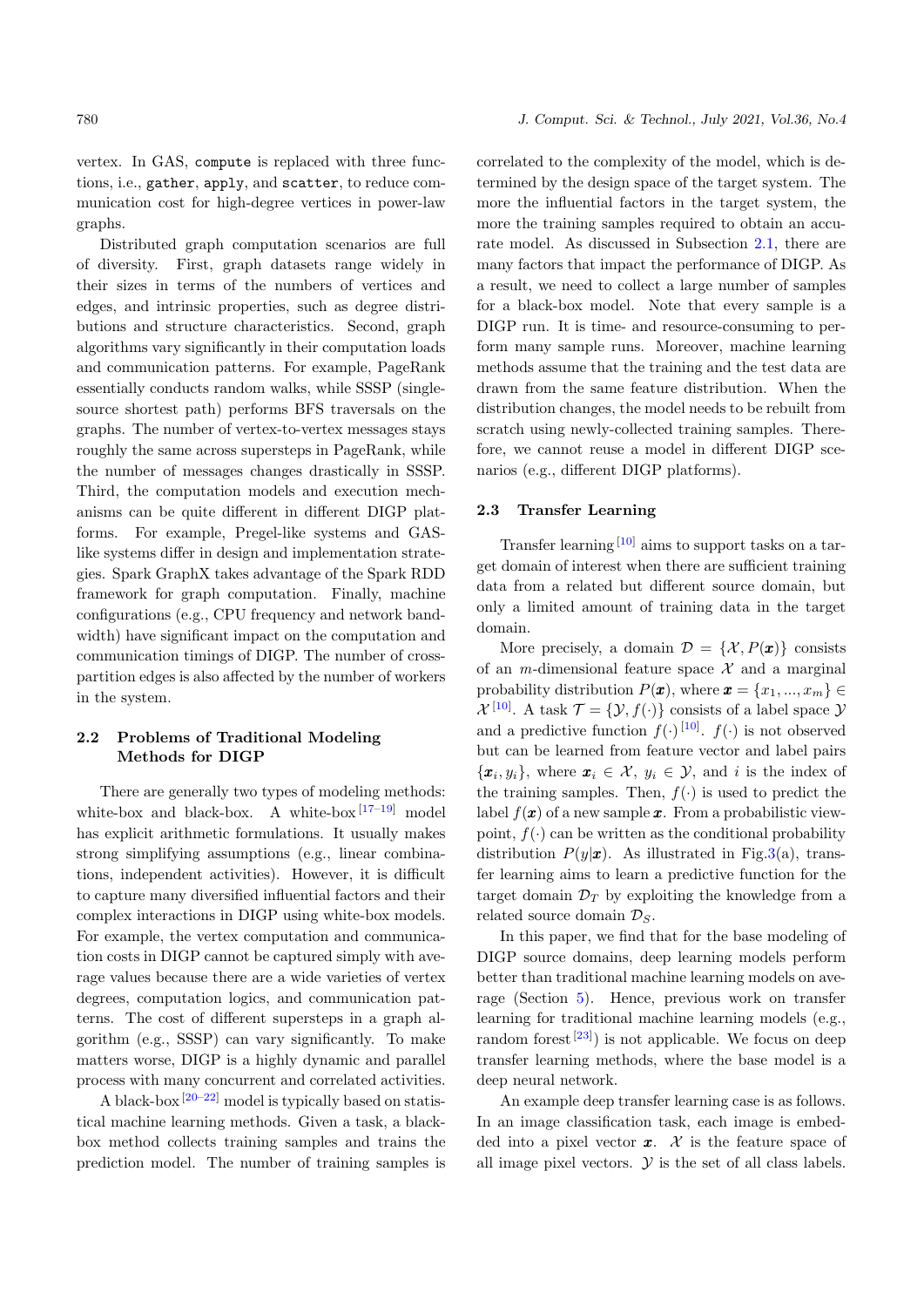<span id="page-3-0"></span>

Fig.3. Deep transfer learning. (a) Concept. (b) Existing domain invariance methods. (c) Our proposal for DIGP. Existing domain invariance methods ① map source and target samples into a common subspace, ② minimize domain distance, and ③ compute a single shared predictive function. Our proposed method  $\overline{4}$  captures domain discrepancy.

Suppose there are a large number of labeled images in a source repository (e.g., ImageNet). The images in a target repository have different sizes and exposure from the source images. The target images are unlabeled or only a small number of target images have labels. The goal is to classify images in the target repository. Here,  $\mathcal{X}_S = \mathcal{X}_T, \mathcal{Y}_S = \mathcal{Y}_T$ , but  $P(\pmb{x}_S) \neq P(\pmb{x}_T)$ .

Fig[.3\(](#page-3-0)b) illustrates the idea of most existing transfer learning methods. We call these methods domain invariance methods because they mainly exploit the commonality between the source and the target domain. Feature vectors of image samples in  $\mathcal{X}_S$  and  $\mathcal{X}_T$  are mapped to a common space  $H$ , e.g., RKHS (Reproducing Kernel Hilbert Space), by  $\phi : \mathcal{X} \to \mathcal{H}$ . Then, the methods minimize certain distance metrics between the source and target domains, e.g.,  $MMD^{[24]}$  $MMD^{[24]}$  $MMD^{[24]}$ , by making the marginal distributions of the two domains as similar as possible. The usual solution is to convert the problem of finding the non-linear transformation  $\phi$  explicitly as a kernel learning problem. Finally, the methods assume that the source and the target domain share the same classifier. They cope with the limited target training samples by exploiting both the source samples and the target samples to learn a single shared classifier.

In domain invariance methods, the simplest deep transfer learning method, fine-tuning, copies lower layers of a pre-trained network and adapts them to new tasks. DDC<sup>[\[12\]](#page-12-6)</sup> is a deep network that applies a single linear kernel to one layer to minimize MMD.  $DAN$ <sup>[\[13\]](#page-12-15)</sup> minimizes MMD with multiple kernels (RBF)

kernel) applied to multiple layers. Unlike these methods that match the marginal distributions across domains,  $JAN<sup>[14]</sup>$  $JAN<sup>[14]</sup>$  $JAN<sup>[14]</sup>$  aligns joint distributions of multiple domain-specific layers across domains based on a Joint Maximum Mean Discrepancy (JMMD) criterion. CORAL[\[25\]](#page-12-17) aligns the second-order statistics of the source and target distributions. Dcoral  $[15]$  minimizes the difference between source and target correlations with the CORAL loss. Several methods<sup>[\[26\]](#page-12-18)</sup> adopt the adversarial domain classifier to learn the common components.

 $RTN^{[27]}$  $RTN^{[27]}$  $RTN^{[27]}$  combines MMD with considerations of domain discrepancy. The images in the source domain are labeled. The images in the target domain are all unlabeled. The source and target domains have the same image classes (e.g., computer monitors, chairs, and other objects in office settings). RTN aims to classify the unlabled target images using knowledge from the labeled source images. As shown in Fig[.4,](#page-3-1) RTN first employs the domain invariance transfer learning method. It feeds both the source and the target samples into a network to minimize MMD between the two domains. For the target domain, a loss function is applied to minimize the entropy so that for every target image, one class has a much higher probability than the other classes. In contrast, for the source domain, RTN adds two fully-connected (fc) layers to reflect the discrepancy between the two domains.

DIGP is significantly different from applications in previous transfer learning work. In DIGP, domain dis-

<span id="page-3-1"></span>

Fig.4. Adapting RTN to DIGP performance prediction.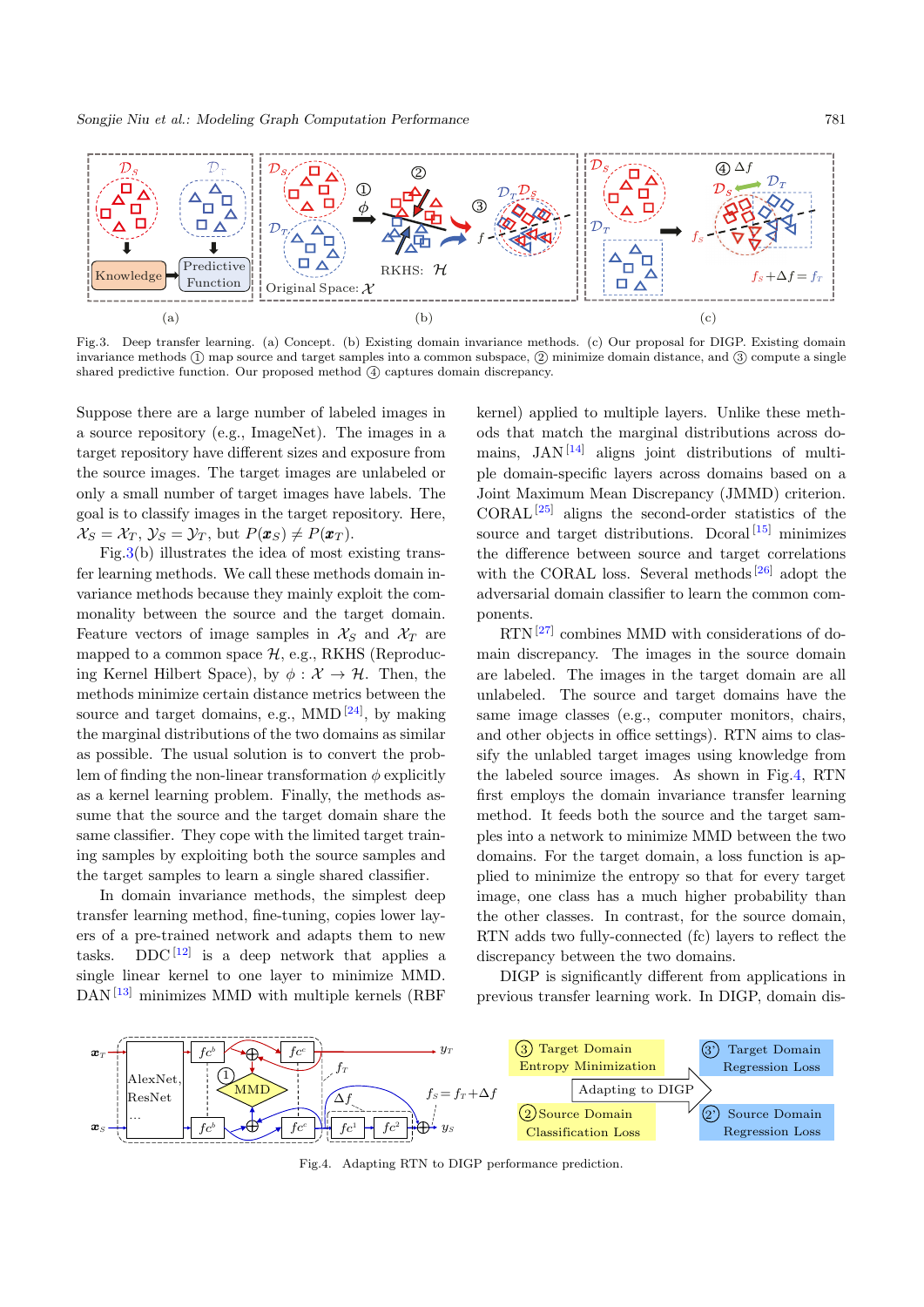crepancy plays a significant role, which makes domain invariance methods less effective. Moreover, the setting of a limited number of labeled target samples is different from that of RTN. As a result, previous methods applied to DIGP lead to a poor accuracy (cf. Section [5\)](#page-7-0). We need a new method for DIGP modeling.

## <span id="page-4-0"></span>3 TransGPerf Design

Each DIGP computation is described by a feature vector representing the input graph, the algorithm, the DIGP platform and hardware configurations (cf. Section [4\)](#page-5-0). We pay a one-time cost for collecting sufficient  $n<sub>S</sub>$  source samples to learn a good predictive function  $f_S(x)$  for the source DIGP domain. We would like to exploit transfer learning to reduce the number of samples for DIGP target domains.

Problem 1 (Modeling DIGP Performance with Transfer Learning). There are a large number of labeled data in a source DIGP domain  $\mathcal{D}_S$  =  $\{(\boldsymbol{x}_{S_1}, y_{S_1}), ..., (\boldsymbol{x}_{S_{n_S}}, y_{S_{n_S}})\}\$  but only a limited number of labeled data in a target DIGP domain  $\mathcal{D}_T$  =  $\{(\pmb{x}_{T_1}, y_{T_1}), ..., (\pmb{x}_{T_{n_T}}, y_{T_{n_T}})\}\text{, where } 0 < n_T \ll n_S$ . X is the feature space of DIGP configurations.  $\mathcal Y$  is the space of run times.  $\mathcal{X}_S = \mathcal{X}_T$ ,  $\mathcal{Y}_S = \mathcal{Y}_T$ , but  $P(\pmb{x}_S) \neq P(\pmb{x}_T)$ ,  $P(y_S|\pmb{x}_S) \neq P(y_T|\pmb{x}_T)$ . The goal is to learn a predictive function  $f_T(\pmb{x}_T)$  for the target DIGP domain.

In this section, we first analyze the limitation of previous transfer learning methods in Subsection [3.1.](#page-4-1) We then present the TransGPerf idea and learning network design in Subsection [3.2](#page-4-2) and Subsection [3.3,](#page-5-1) respectively.

# <span id="page-4-1"></span>3.1 Limitation of Existing Transfer Learning Methods

Domain Invariance Methods. As discussed in Subsection [2.1,](#page-1-3) DIGP scenarios have a wide range of diversity. However, previous domain invariance methods are all based on the assumption that the source and target samples can be converted to have essentially similar distributions in a common space. Moreover, problem 1 is a regression problem, while applications in previous work are mostly classification tasks. It is relatively easier to share the same predictive function for distinct classes.

RTN. As discussed in Subsection [2.3,](#page-2-0) RTN combines a domain invariance method with a domain discrepancy design. Specifically, the common network in Fig[.4](#page-3-1) is  $f<sub>T</sub>$ . The two extra fc layers are  $\Delta f$ . Then  $f_S = f_T + \Delta f$ . The loss function in RTN consists of three components, as marked  $(1)$ - $(3)$  in Fig[.4.](#page-3-1) We apply RTN to DIGP

by modifiying loss component  $(2)$  and  $(3)$ . However, the resulting accuracy is poor (cf. Section [5\)](#page-7-0). This is because that  $f_T$  (i.e., the common network) is trained using both the source and target samples, but there are much more source samples than target samples. Therefore,  $f_T$  is biased toward the source domain rather than the target DIGP domain.

# <span id="page-4-2"></span>3.2 Our Solution: TranGPerf

Inspired by residual learning in ResNet<sup>[\[16\]](#page-12-8)</sup>, we capture the domain discrepancy by adding a residual  $\Delta f(.)$ to  $f_S(x)$  to model  $f_T(x)$ :

<span id="page-4-3"></span>
$$
f_T(x) = \Delta f(\cdot) + f_S(x). \tag{1}
$$

More precisely,  $\text{ResNet}^{\left[16\right]}$  introduces a technique called skip connection, which directly connects the input of a neural network to the output while skipping the middle layers of the network. That is,  $\mathcal{H}(x') = \mathcal{F}(x') + x'$ , where  $x'$  is the input, residual  $\mathcal{F}(\cdot)$  represents the middle layers, and  $\mathcal{H}(\cdot)$  is the output. It is shown that the residual mapping  $\mathcal{F}(x')$  can be better learned compared with directly learning  $\mathcal{H}(x')$ . In our case, we consider  $f_S(x)$  as input x' for predicting the performance of the target DIGP.  $\Delta f(\cdot)$  is residual  $\mathcal{F}(\cdot)$ . Output  $f_T(x)$  is  $\mathcal{H}(\cdot)$  in ResNet.

To reduce losing the information of target data features, we concatenate  $f_S(x)$  and x as the input to  $\Delta f(\cdot)$ . The full model is shown below, and also illustrated in Fig[.5\(](#page-5-2)a):

<span id="page-4-4"></span>
$$
f_T(x) = \Delta f(f_S(x), x) + f_S(x),\tag{2}
$$

where  $f_S(\cdot)$  is the source model trained in basic modeling. During the training for the target domain, the weights of  $f_S(\cdot)$  can be frozen or fine-tuned. For the latter, the source data can also be processed to better exploit the source knowledge.

Compared with RTN,  $f_S(\cdot)$  is the common network in our model.  $\Delta f(\cdot)$  captures the domain discrepancy. Note that this part is trained using only the target samples. Therefore, unlike RTN, the resulting network can better model the target DIGP domain.

Learning Loss. The loss function consists of two components:

$$
\min_{f_T} L = \min_{\Delta f} L_R + \lambda \min_{f_S} L_F.
$$

Parameter  $\lambda$  balances the regression loss  $L_R$  for performance prediction accuracy and the feature loss  $L_F$  for learning domain-invariant feature representations.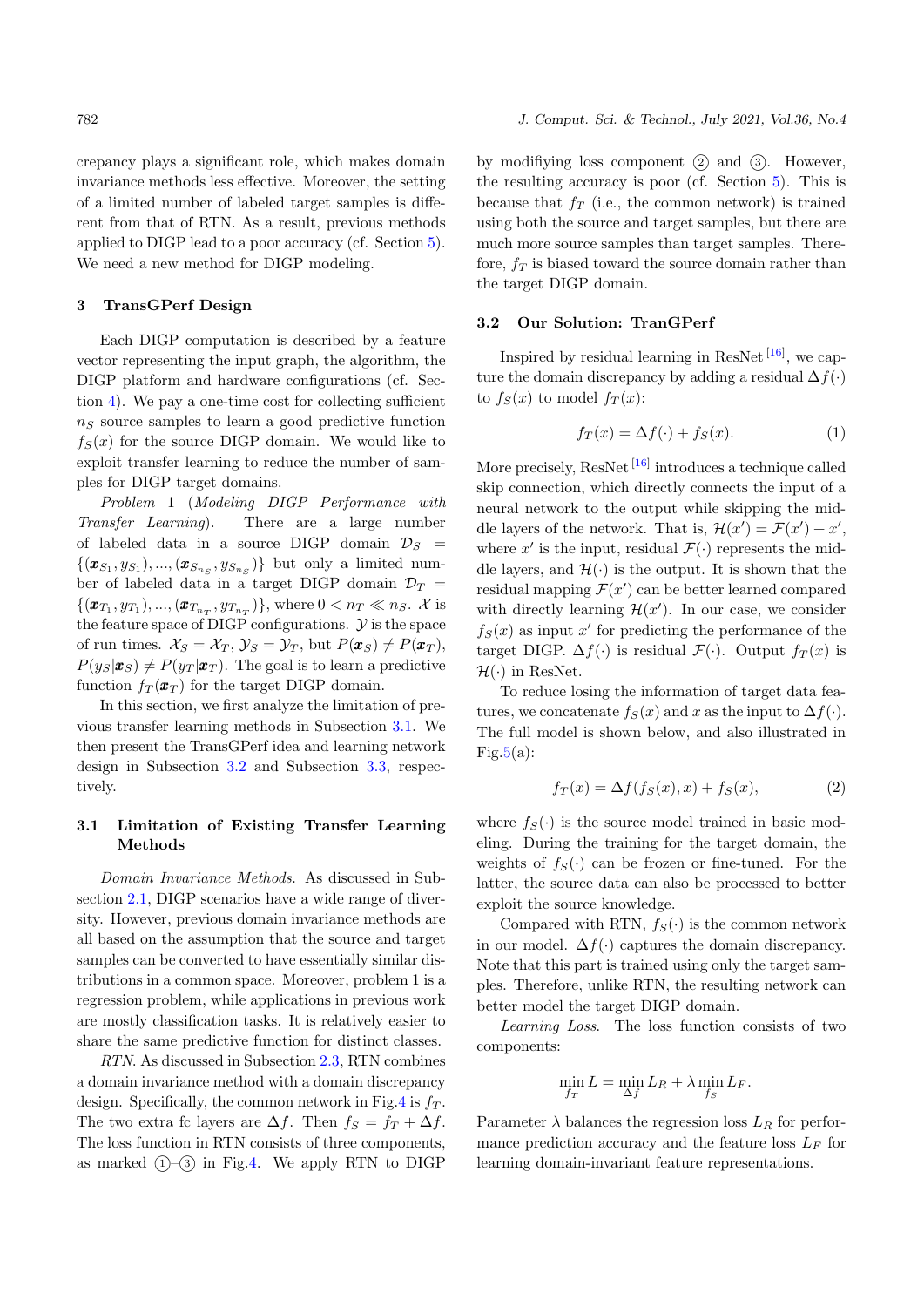Songjie Niu et al.: Modeling Graph Computation Performance 783

<span id="page-5-2"></span>

Fig.5. (a) TransGPerf design and (b) network structure.

•  $L_R$ : Regression Loss. Because the run time of graph computation spans a wide range from subseconds to several hours, absolute errors may overly emphasize large run times. Therefore, we choose Mean Absolute Percentage Error (MAPE) in the formulation.  $L_R$  includes the regression loss for both the target and the source data:

$$
L_R = \frac{1}{n_T} \sum_{i=1}^{n_T} \left| \frac{f_T(\boldsymbol{x}_{T_i}) - y_{T_i}}{y_{T_i}} \right| + \frac{1}{n_S} \sum_{i=1}^{n_S} \left| \frac{f_S(\boldsymbol{x}_{S_i}) - y_{S_i}}{y_{S_i}} \right|.
$$

•  $L_F$ : Feature Loss. Feature loss measures the distance between the distributions of the source and the target domains. We consider two types of feature loss functions: 1) no feature loss, and 2) single layer MMD with a linear kernel (following  $DDC^{[12]}$  $DDC^{[12]}$  $DDC^{[12]}$ ). The implementation can select the feature loss function that gives the best accuracy. Interestingly, we find (1) is the choice in a significant fraction of cases, which again shows the DIGP domain discrepancy. We plan to experiment with more feature loss functions, such as single layer MMD with an RBF kernel, two-layer MMD, JMMD, and CORAL, in the future work.

#### <span id="page-5-1"></span>3.3 Network Structure

The network design is illustrated in Fig[.5\(](#page-5-2)b). We choose the MLP model as the base model when there are sufficient training data. There are three fully connected hidden layers in MLP, each with 128 neurons. After each fully-connected layer, we add a batch normalization and a relu activation function. The input to MLP is a 64-dimensional vector of features for DIGP.

We construct the network of the transfer learning model based on Fig[.5\(](#page-5-2)a). The input  $x_T$  of the network is a feature representation of the target domain sample, which is a vector of 64 dimensions.  $f_S(\cdot)$  is the MLP model with the output layer removed. The output of MLP is a single predicted run time. In comparison, the intermediate input to the output layer contains 128 high-level learned features. By removing the output layer,  $f_S(\cdot)$  retains such rich features.

The residual function  $\Delta f(\cdot)$  is implemented as two fully-connected layers with 64 neurons, as shown in Fig[.5\(](#page-5-2)b). Skip connections follow the design in Fig.5(a).

In  $(1)$ , "+" is performed by element-wise addition. The output of  $f_S(\cdot)$  forwarded by the skip connection is added to the output of the stacked layers in  $\Delta f(\cdot)$ . However, the output dimensions of  $f_S(\cdot)$  and  $\Delta f(\cdot)$  are 128 and 64, respectively. To enable elementwise addition, we introduce a one-dimensional convolutional layer of  $(num{\_}channels = 1, \,kernel{\_}size = 2,$ stride = 2) after the output vector of  $f_S(\cdot)$ . This combines the 128-dimensional vector with a 64-dimensional vector. Convolutional layers are widely used in twodimensional image processing. In this case, we apply it to the one-dimensional vector in order to re-combine and connect the discrete input features so that each neuron of the output vector contains mixed information of the original features. Consequently, the resulting vector can be added to the output of  $\Delta f(\cdot)$  in the element-wise fashion.

In  $(2)$ , "," is performed by concatenation. Hence, the vector  $(f_S(\boldsymbol{x}_T), \boldsymbol{x}_T)$  is the concatenation of the 64dimensional vector from the convolutional layer and the 64-dimensional input vector. Then the vector  $(f_S(\boldsymbol{x}_T), \boldsymbol{x}_T)$  has 128 dimensions.

Finally, we add a fully-connected output layer for regression between the output of  $+$  and the predicted label  $y_T$ , which is different from classification softmax layer.

In addition, TransGPerf allows an optional plugin to compute domain distribution distances for supporting various feature loss functions.

### <span id="page-5-0"></span>4 DIGP Feature Selection

We overview feature selection for DIGP performance prediction in Subsection [4.1.](#page-6-0) Then, we describe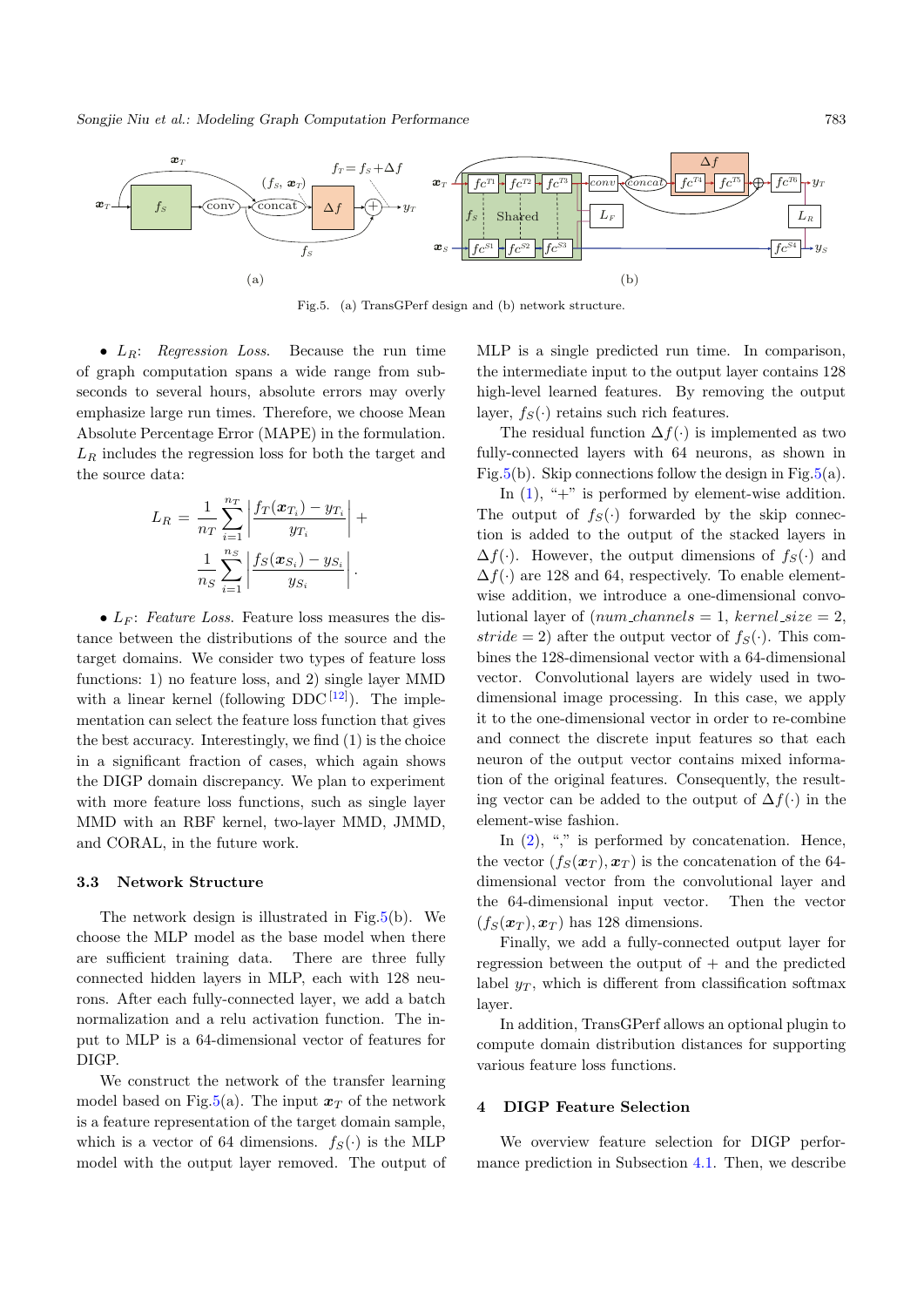how to obtain important complex features in Subsection [4.2.](#page-6-1)

#### <span id="page-6-0"></span>4.1 Features Impacting DIGP Performance

The run time of a graph computation task is composed of computation, communication, and scheduling costs. First, the computation cost consists of per-vertex computation and computation for managing messages (e.g., sorting, enqueuing, copying messages). This cost is affected by the input graph size (e.g., the number of  $(\#)$  vertices and edges) and characteristics (e.g., degree distribution), graph algorithms (operations performed on a vertex), platform configurations, and hardware (CPU and memory speeds, #workers, #machines). Second, the communication cost consists of cross-machine communication and intraprocess communication on a machine. It is determined by the amount of message data transferred and the network/intra-process communication bandwidth. The former is related to the graph size, the graph partitions, degree distribution, the message sizes and patterns of the graph algorithms, and the platform implementation strategies and configurations. Finally, the scheduling overhead captures the cost of waiting for global barriers and other scheduling related events.

1) Feature Overview. Based on our understanding of DIGP, we select 62 features in the following four categories (two influential features, i.e., #messages and graph diameter are duplicated to obtain a 64-dimensional vector for the TransGPerf network):

• input graph: e.g.,  $\#$ vertices,  $\#$ edges, degree distribution, and diameter;

• graph algorithm: e.g., vertex/edge/message sizes, #messages, and #supersteps;

• DIGP platform: e.g., vertex/edge/message metadata sizes, and configuration parameters;

• hardware: e.g.,  $\#$ machines,  $\#$ workers, CPU frequency, and network bandwidth.

2) Feature Extraction. We obtain the selected features using the following methods.

• *Simple Extraction*. A number of features are obtained directly by examining program, hardware and DIGP configurations or by invoking various tools. The SNAP package<sup>[\[28\]](#page-12-20)</sup> computes simple graph features. R- $MAT<sup>[29]</sup> parameters, which are computed by a Net MAT<sup>[29]</sup> parameters, which are computed by a Net MAT<sup>[29]</sup> parameters, which are computed by a Net-$ Mine package provided by R-MAT authors, show the most similar R-MAT graph to a given input graph. For the graph degree distribution, we count the number of vertices using buckets of exponentially growing widths.

#### 784 J. Comput. Sci. & Technol., July 2021, Vol.36, No.4

• Derived Formulas. We derive formulas to compute a number of graph features. We consider the out-degree exponent as a power-law parameter  $[30]$  (see details in Appendix A.1). We use the least squares method to calculate it. We find that the SNAP package  $[28]$  reports overflow errors when solving Kronecker<sup>[\[31\]](#page-12-23)</sup> parameters for large graphs. Therefore, we estimate the Kronecker parameters  $(a_k, b_k, c_k, d_k)$  based on R-MAT parameters  $(a_r, b_r, c_r, d_r)$ . We can prove that  $\frac{a_k}{a_r} = \frac{b_k}{b_r} = \frac{c_k}{c_r} = \frac{d_k}{d_r} \approx$  $2\times\gamma^{\frac{1}{\log|V|}}$ , where  $\gamma=\frac{|E|}{|V|}$  $\frac{|E|}{|V|}$ , and  $|V|$  and  $|E|$  are the number of vertices and edges in the graph respectively (see the proof in Appendix A.2).

• Estimated Through Measurements and/or Models. A couple of features cannot be directly obtained. We explain how to estimate them in Subsection [4.2.](#page-6-1)

### <span id="page-6-1"></span>4.2 Complex Feature Acquisition

We estimate two features, i.e., vertex computation cost and #vertex messages, through measurement and/or models. For the former, the computation on a vertex is determined by the graph analysis logic. Its cost is affected by not only the graph algorithm, but also the DIGP platform, the hardware, and the indegree and out-degree of the vertex. For the latter, #vertex messages is strongly correlated to the graph algorithm. Different algorithms may have different message patterns.

Fig[.6](#page-7-1) illustrates the acquisition of the two complex features. We generate a benchmark graph set by TrillionG<sup>[\[32\]](#page-12-24)</sup>, including 500 synthetic R-MAT graphs, by varying the number of vertices from 50 to 5 000 vertices. There are 10 times as many edges as vertices. We employ five R-MAT parameter settings, i.e.,  $b_r = c_r = 0.25, d_r = s \times a_r, a_r + b_r + c_r + d_r = 1,$ where  $s = 1, \dots, 5$ . The larger the value s, the more skew the degree distribution in the generated graphs. As shown in Fig[.6,](#page-7-1) we perform a DIGP run on a single machine with every benchmark graph for a given algorithm. Data collected are used to estimate the two features. A DIGP run with a benchmark graph takes 0.2 s–6.2 s. The cost of running these benchmark tests is reasonably low.

For vertex computation cost, we measure the run time of performing a given algorithm on a DIGP platform on a single machine for all the benchmark graphs. We compute the average run time as the vertex computation cost.

For #vertex messages, we compute the value for a subset of algorithms and build a black-box model to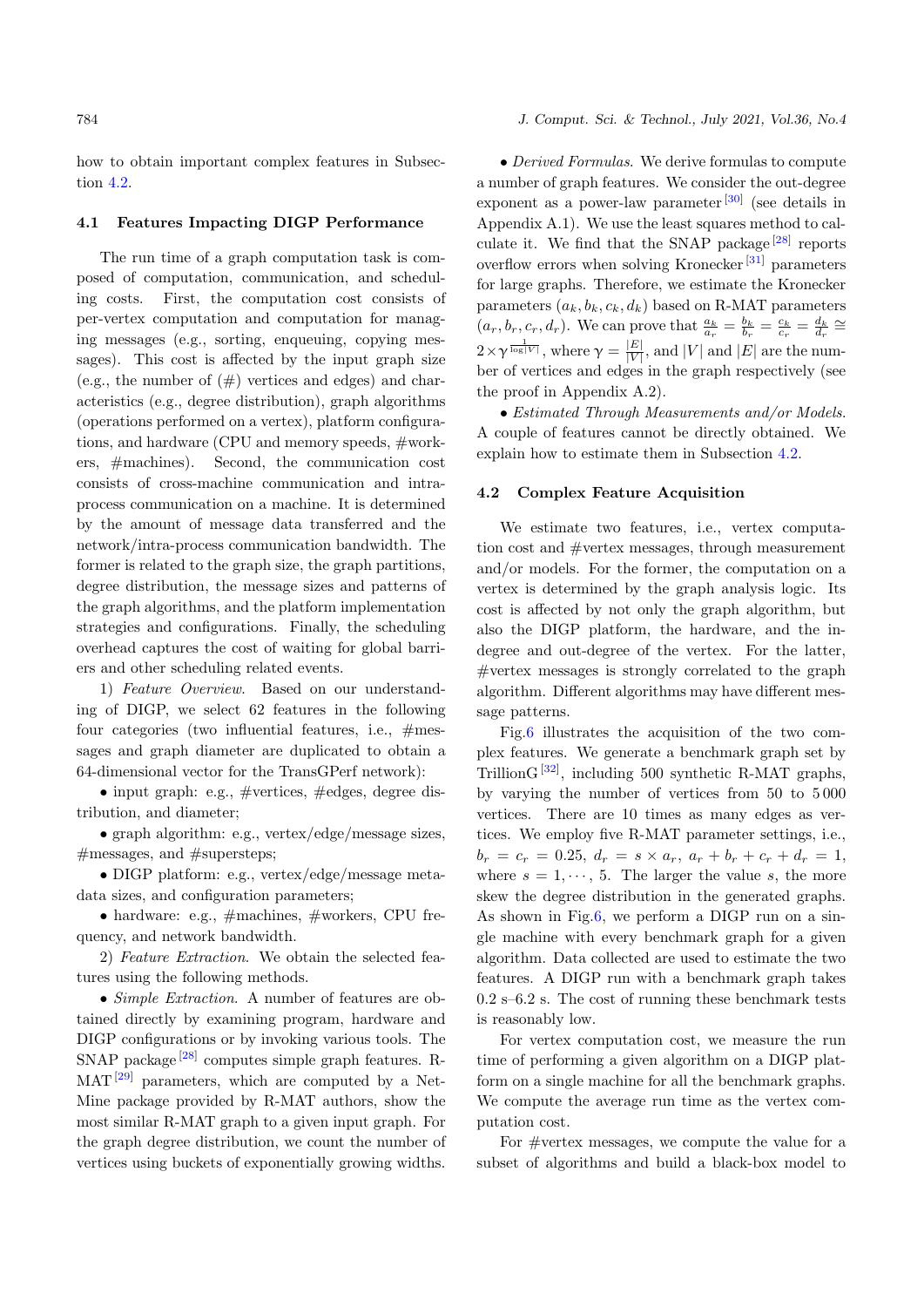<span id="page-7-1"></span>

Fig.6. Complex feature acquisition.

estimate the value for the rest algorithms. In PageRank, the number of messages in each superstep is the number of graph edges. Hence,  $#vertex$  messages  $=$ #supersteps  $\times$  #edges. In LCC (local clustering coefficient), the number of vertex messages is the sum of the square of each vertex's degree  $\sum_{v} degree^2$ . In SSSP and BFS, we estimate  $#vertex$  messages as  $#edges.$ 

However, for algorithms, such as CDLP (community detection using label propagation) and WCC (weakly connected components), #vertex messages cannot be calculated or estimated directly. For each algorithm, we run the algorithm on the benchmark graphs and measure #vertex messages on a single machine. We use these benchmark runs as training samples and build several simple traditional machine learning and neural network models per algorithm by Weka $^{\textcircled{\tiny 1}}$ . We use relevant graph statistics (e.g., #vertices, #edges, degree distribution and approximate full diameter) as the model input. Among all models, SMO (sequential minimal optimization) performs the best. The MAPE errors of SMO for CDLP and WCC are 12.4% and 3.3% respectively.

#### <span id="page-7-0"></span>5 Evaluation

We would like to answer the following questions in the evaluation.

• How does TransGPerf perform for various DIGP transfer learning tasks, including transferring to different DIGP platforms and different graph algorithms?

• How does TransGPerf compare with existing deep transfer learning methods?

• How does transfer learning compare with direct machine learning for DIGP?

#### 5.1 Model Implementation

#### 5.1.1 Basic Modeling

We implement four deep learning models using Pytorch: MLP (Multi-Layer Perceptron), CNN (Convolutional Neural Networks), RNN (Recurrent Neural Network), and LSTM (Long Short-Term Memory). We also train five traditional machine learning models using Weka: Linear Regression, K-Nearest Neighbors, Decision Tree, Bagging, and Random Forest. We train the models using the data collected on GraphLite.

Deep learning models perform better than traditional machine learning models on average. Among all deep learning models, MLP performs the best. The MAPE errors are between 7.7% and 9.0% for different graph algorithms.

In DIGP, the features do not have spatial locality, and do not represent time series. Therefore, sophisticated deep learning models, i.e., CNN, RNN, and LSTM, are not very effective. They are less accurate than the plain MLP.

# 5.1.2 Transfer Modeling

We implement eight deep transfer learning methods: 1) fine-tuning  $(FT)$ , 2) DDC-l (DDC  $[12]$  with linear kernel MMD), 3) DDC-r (DDC with RBF kernel MMD), 4) DAN<sup>[\[13\]](#page-12-15)</sup>, 5) JAN<sup>[\[14\]](#page-12-16)</sup>, 6) Dcoral<sup>[\[15\]](#page-12-7)</sup>, 7) RTN<sup>[\[27\]](#page-12-19)</sup>, and 8) our solution TransGPerf (TGP). For the existing methods 1–7, we replace their pretrained models, such as AlexNet for image classification tasks, with our basic MLP model. We implement the methods as follows.

• For 1), FT inherits most parameters from the basic MLP model, i.e., the network parameters before the output layer.

 $\Omega_{\text{https://sourcefore.net/projects/weka/files/weka-3-8/3.8.3/}, \text{July } 2021.$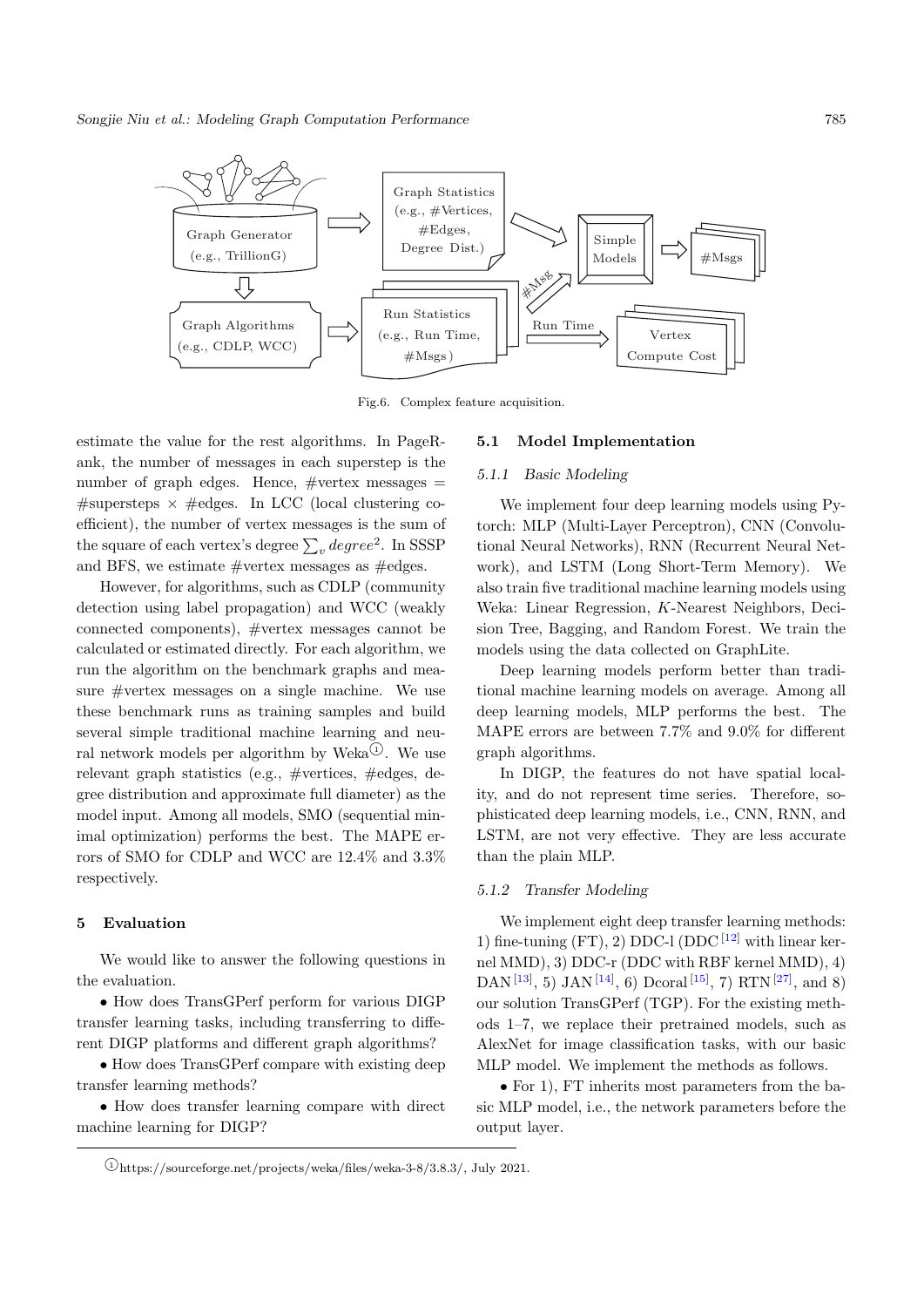• For 2) and 3), DDC minimizes the domain distance measure with MMD after the third hidden layer in the basic MLP model. DDC-l is DDC using MMD with the linear kernel and DDC-r is DDC using MMD with the RBF kernel.

• For 4), DAN minimizes the domain distance measure using MMD with the RBF kernel after the second and the third hidden layers. Here, the MMD loss is computed as the sum of the domain distances after the two layers.

• For 5), JAN minimizes the same domain distance measure like DAN, but adopts the joint distributions of the two layers as the distance criterion.

• For 6), Dcoral is nearly the same as DDC except that it uses the CORAL distance as the domain distance measure.

• For 7), RTN is adapted to DIGP as described in Subsection [3.1.](#page-4-1)

• For 8), our implementation of TransGPerf follows the description in Subsection [3.3.](#page-5-1)

#### 5.2 Experimental Setup

#### 5.2.1 Sample Collection

We collect DIGP samples by varying the following four aspects.

• Input Graphs. We use 10 real-world undirected graphs from  $ASU^{(1)}$ , LAW<sup>[\[33\]](#page-12-25)</sup> and SNAP<sup>②</sup>, as listed in Table [1.](#page-8-0) The number of vertices ranges from 103 12 to 65.6 million. The number of edges ranges from 333 983 to 1.8 billion.

<span id="page-8-0"></span>Table 1. Input Graphs and Time Ranges of Running DIGP Tasks on Graphs

| Graph                    | $\left V\right $ | $\left E\right $ | min              | max               |
|--------------------------|------------------|------------------|------------------|-------------------|
| $\text{Catalog}^1$       | $10.3\;k$        | 334.0 k          | $0.1$ s          | $3.0 \text{ min}$ |
| Enron <sup>2</sup>       | $36.7\;k$        | $183.8\;k$       | $0.1$ s          | $1.1 \text{ min}$ |
| $A$ mazon <sup>2</sup>   | 334.9 k          | 925.9 k          | $0.1$ s          | $3.9 \text{ min}$ |
| Dblp <sup>2</sup>        | 317.1 k          | 1.0 M            | $0.1$ s          | $4.4 \text{ min}$ |
| Youtube <sup>2</sup>     | 1.1 M            | 3.0 M            | $0.2$ s          | 1.0 <sub>h</sub>  |
| Roadnet <sup>2</sup>     | 2.0 M            | 2.8 M            | 0.6 s            | $21.9$ min        |
| Livejournal <sup>2</sup> | 4.0 M            | 34.7 M           | 1.0 <sub>s</sub> | 54.4 min          |
| Orkut <sup>2</sup>       | 3.1 M            | 117.2 M          | 1.0 <sub>s</sub> | 1.3 <sub>h</sub>  |
| Hollywood <sup>3</sup>   | 2.2 M            | 114.5 M          | $0.7$ s          | 57.8 min          |
| Friendster <sup>2</sup>  | 65.6 M           | $1.8\text{ G}$   | $13.2 \text{ s}$ | 3.1 <sub>h</sub>  |

Note: 1: ASU; 2: SNAP; 3: LAW.

• Graph Algorithms. We consider six representative graph analysis algorithms, which are supported

 $\Phi$ https://github.com/schencoding/GraphLite, July 2021.

by the LDBC Graphalytics benchmark <sup>[\[6\]](#page-12-0)</sup>: PageRank (PR), Single Source Shortest Paths (SSSP), Breadth First Search (BFS), Weakly Connected Components (WCC), Community Detection using Label Propagation (CDLP), and Local Clustering Coefficient (LCC). These algorithms cover a wide range of computation and communication patterns.

• DIGP Platforms. We consider three representative DIGP platforms: PowerGraph  $(PG)^{[2]}$  $(PG)^{[2]}$  $(PG)^{[2]}$ , Spark GraphX  $(GX)^{[3]}$  $(GX)^{[3]}$  $(GX)^{[3]}$ , and GraphLite  $(GL)^{[4]}$  $(GL)^{[4]}$  $(GL)^{[4]}$ . PowerGraph is a popular DIGP platform supporting the GAS programming paradigm. GraphX is a DIGP implementation on top of Spark. GraphLite is an open source  $C/C++$  DIGP platform. It supports Pregel-like computation natively. It implements the gather and apply optimizations to mimic the GAS behaviors. Configuration parameters can be used to control the fraction of vertices optimized with the gather and apply optimizations. We use PowerGraph v2.2 and GraphX in Graphalytics<sup>③</sup> v1.0.0-0.2, YARN and HDFS in hadoop v3.2.0, and GraphLite in the Github directory<sup> $\circled{4}$ </sup>.

• *Hardware*. We run the experiments in a cluster of 12 machines. Each machine is equipped with two Intel<sup>®</sup> Xeon<sup>®</sup> E5-2650 v3 CPU @ 2.30 GHz (10 cores, 2 threads/core) and 128 GB DRAM. The machine runs stock Ubuntu 16.04 with Linux Kernel version 4.4.0- 112-generic. The g++ version is 5.4.0 and Java version is 1.8. The machines are connected through 10 Gbps Ethernet.

We use graph computation on GraphLite as the source DIGP platform domain. We collect a large number (76 433) of samples on GraphLite. For the other DIGP platforms, we obtain fewer samples. We collect 4 163 and 1 892 samples for PowerGraph and GraphX, respectively. We get fewer samples on GraphX than on PowerGraph because compared with PowerGraph, it often takes longer time to run a GraphX task on the same graph, and GraphX runs out of memory for a large portion of computation tasks on large graphs.

# 5.2.2 Modeling Methodology

As described in Section [4,](#page-5-0) we extract 62 features and duplicate two influential features (i.e., #messages and the graph diameter) to compose a 64-dimensional vector as the input to the learning networks. As the fea-

 $\mathcal{D}_{\text{http://socialcomputing.asu.edu, July 2021}.$ 

<sup>○</sup><sup>2</sup> http://snap.stanford.edu/data, July 2021.

<sup>○</sup><sup>3</sup> https://www.graphalytics.org/, July 2021.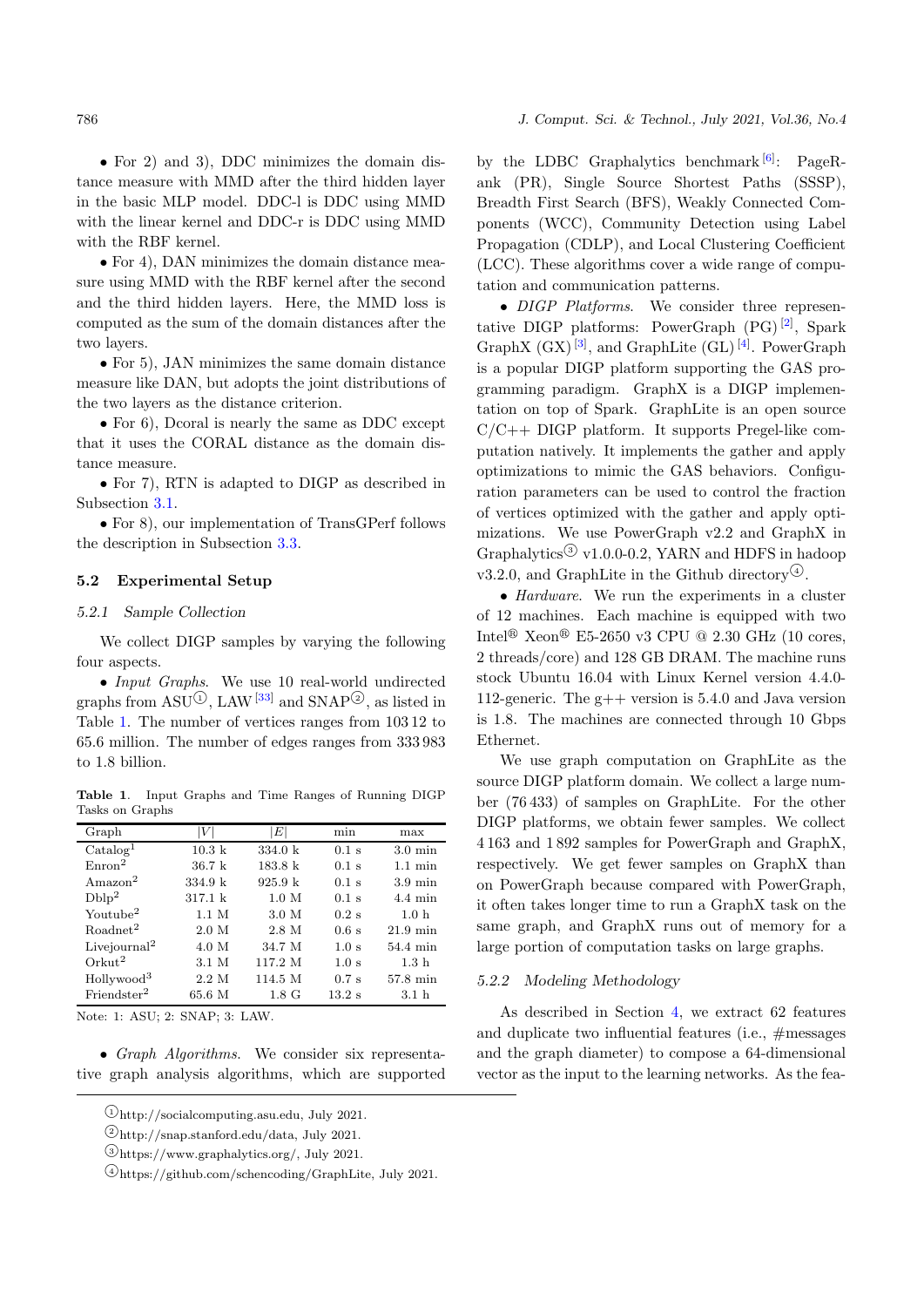ture values have very different ranges, we apply featurescaling using z-score normalization.

For a DIGP transfer learning task, we randomly choose part of the samples from the target domain as the training set, and the rest as the test set. By default, we use 80% training data and 20% test data for all the transfer learning methods. For TransGPerf, we perform an additional set of experiments with 40% training data and 60% test data to understand TransGPerf's capability in handling smaller training sets. We use TGP80/TGP to denote experiments with 80% training data, and TGP40 to denote experiments with 40% training data. We use  $MAPE$  as the metric to evaluate the models.

$$
MAPE = \frac{1}{n} \sum_{i=1}^{n} \left| \frac{predicted_i - real_i}{real_i} \right|.
$$

Smaller MAPE values mean lower prediction errors, and a better model accuracy.

#### 5.3 Evaluation Results

### 5.3.1 Transfer to Different DIGP Platforms

Fig[.7](#page-9-0) compares TransGPerf with previous deep transfer learning methods for transferring to different DIGP platforms. The source DIGP platform is GraphLite. The target DIGP platforms are Power-Graph and GraphX, respectively. The sample data contains mixed computation runs for all algorithms.

<span id="page-9-0"></span>

Fig.7. Transfer to different DIGP platforms. (a) PowerGraph. (b) GraphX.

In Fig[.7,](#page-9-0) we see that 1) TGP80 and TGP40 perform the best among all methods. TPG80 achieves a MAPE of 9.2% and 7.1% for PowerGraph and GraphX, respectively. 2) Using 40% training data, TGP40 is only slightly worse than TGP80. 3) Compared with previous methods, TGP performs significantly better. TPG80 reduces MAPE by 7.3%–42.4% and 3.88%–25.69% for PowerGraph and GraphX, respectively.

Previous deep transfer learning methods perform differently on different computation scenarios. The domain invariance methods perform poorly because they cannot capture the domain discrepancy in DIGP. Whether inheriting parameters from the basic MLP (fine-tuning) or minimizing the domain distance (DDC, DAN, JAN, Dcoral), mainly focuses on the similarity between the source and target domains. However, it is not enough to transfer distributed graph computation scenarios. In DIGP, domain discrepancy plays a significant role, which makes domain invariance methods less effective. For RTN,  $f_T$  (i.e., the common network) is trained using both the source and the target samples. Since there are much more source samples than target samples,  $f_T$  is biased toward GraphLite rather than PowerGraph and GraphX. In comparison, our proposed TransGPerf models  $f_T(x)$  by combining  $f_S(x)$  and residual  $\Delta f(\cdot)$ .  $f_S(x)$  takes advantage of prior knowledge of the source domain, while  $\Delta f(\cdot)$  captures the domain discrepancy and is trained using the target data. In this way, TGP gives a better model for the target.

Interestingly, we see higher MAPE values for PowerGraph. This is because DIGP for large graphs often runs out of memory on GraphX. Therefore, the samples collected for GraphX cover smaller graph diversity than those for PowerGraph.

#### 5.3.2 Transfer to Different Graph Algorithms

Fig[.8](#page-10-0) compares TGP with previous deep transfer learning methods for transferring to different graph algorithms. The DIGP platform is GraphLite. For each of the six algorithms, we use the rest of the five algorithms to build the source MLP model. Then we use the source model to build a transfer learning model for the given algorithm.

In Fig[.8,](#page-10-0) we see similar trends as in Fig[.7.](#page-9-0) TGP80 and TPG40 perform the best among all methods. TGP80 achieves a MAPE of 6.4%–16.9% for transferring to one of the algorithms. Compared with previous methods, TGP80 reduces MAPE up to 36.4%. Finally, using smaller sample datasets, TGP40 actually achieves an accuracy similar to TGP80.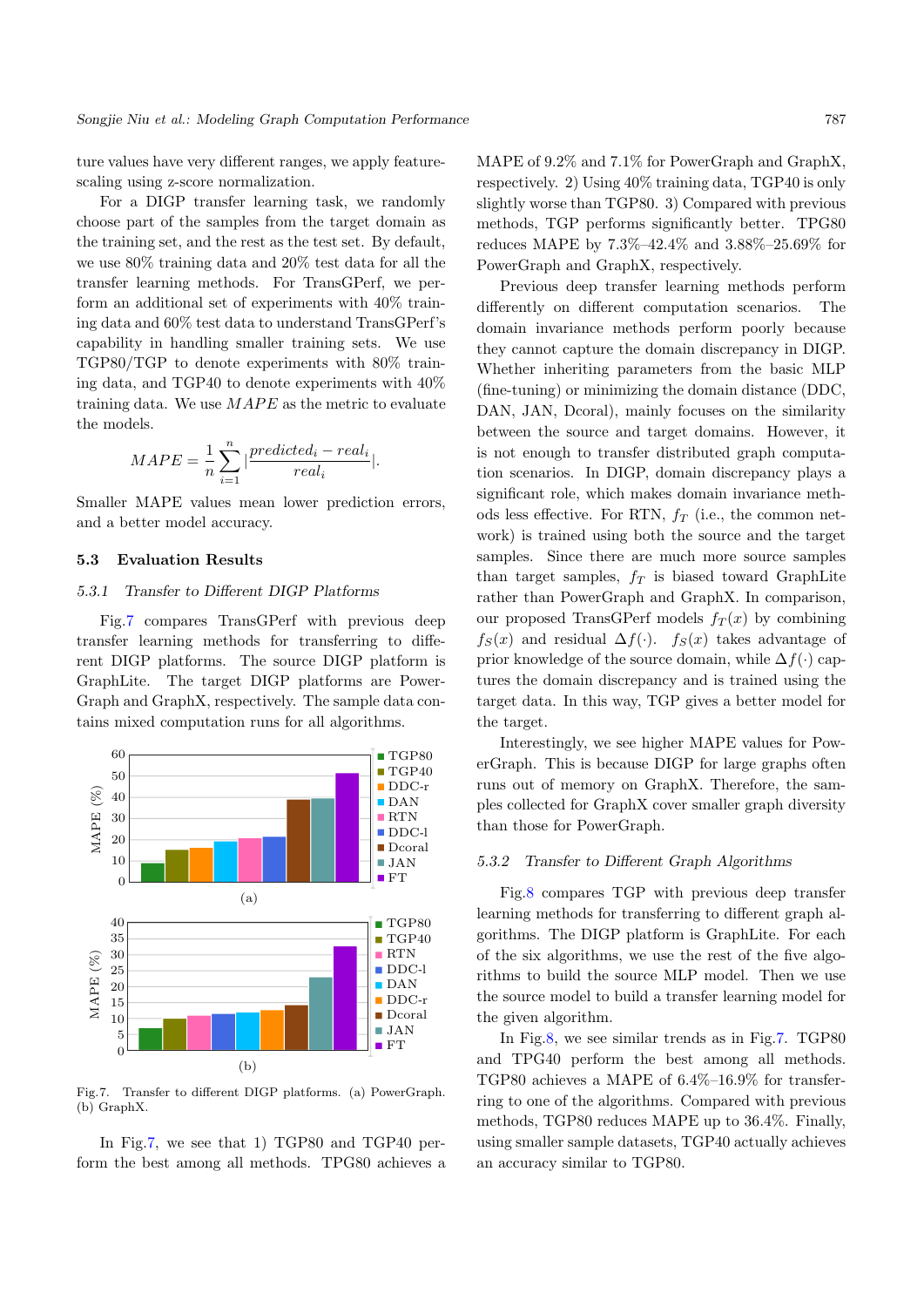

<span id="page-10-0"></span>

Fig.8. Transfer to different graph algorithms. (a) PR. (b) SSSP. (c) BFS. (d) WCC. (e) CDLP. (f) LCC.

#### 5.3.3 Predicted with Basic Models

To illustrate the difference between the source and the target, we use the basic models trained with the source to predict the target. Table [2](#page-10-1) and Table [3](#page-10-2) show the MAPE of MLP trained with Source (MLP-Src) and TGP models for target DIGP platforms and graph algorithms respectively. MLP-Src is the source MLP models in experiments of transfer to different DIGP platforms and graph algorithms. The difference between MAPE of MLP-Src and TGP can reflect the transfer difficulty and the large gap from the source to the target.

<span id="page-10-1"></span>Table 2. MAPE (%) of MLP Trained with Source and TGP Models for Target DIGP Platforms

| Model   | РG     | ЗΧ             |
|---------|--------|----------------|
| MLP-Src | 1013.4 | 142.           |
| TGP     | 9.2    | $\overline{ }$ |

<span id="page-10-2"></span>Table 3. MAPE (%) of MLP Trained with Source and TGP Models for Target Graph Algorithms

| Model      | PR.  | <b>SSSP</b> | <b>BFS</b> | WCC- | <b>CDLP</b> | LCC    |
|------------|------|-------------|------------|------|-------------|--------|
| MLP-Src    | 59.5 | 325.0       | 824.6      | 67.8 | 40.0        | 1051.1 |
| <b>TGP</b> | 8.2  | 7.9         | 8.8        | 77   | 6.4         | 17.9   |

### 5.3.4 Transfer to Different Graph Datasets

We transfer graphs with low average degrees (avg.dgr.) to other graphs with high degrees. Firstly, we transfer graph samples on GraphLite of Amazon (avg.dgr. 2.76) to Catalog (avg.dgr. 32.39) and Friendster (avg.dgr. 27.53) in Table [1.](#page-8-0) TGP achieves the test MAPE of 10.93% and 39.67% respectively for Catalog and Friendster. Though the average degrees of graphs Catalog and Friendster are both approximate to 30, the transferring effects from the same graph Amazon are different. Then we transfer graph samples on GraphLite of Youtube (avg.dgr. 2.63) to Friendster in Table [1](#page-8-0) and TGP achieves the test MAPE of 21.82%. The transfer accuracy of target Friendster has improved a lot from Amazon to Youtube as the source. Though the average degrees of graphs Amazon and Youtube are similar, the graph scale and time ranges of tasks on Youtube are closer to those of Friendster than to those of Amazon.

The results indicate that, besides average degree, other graph characteristics (e.g., graph scale, degree distribution, time ranges of tasks on the graph) can also have influence on the transferring effects of graph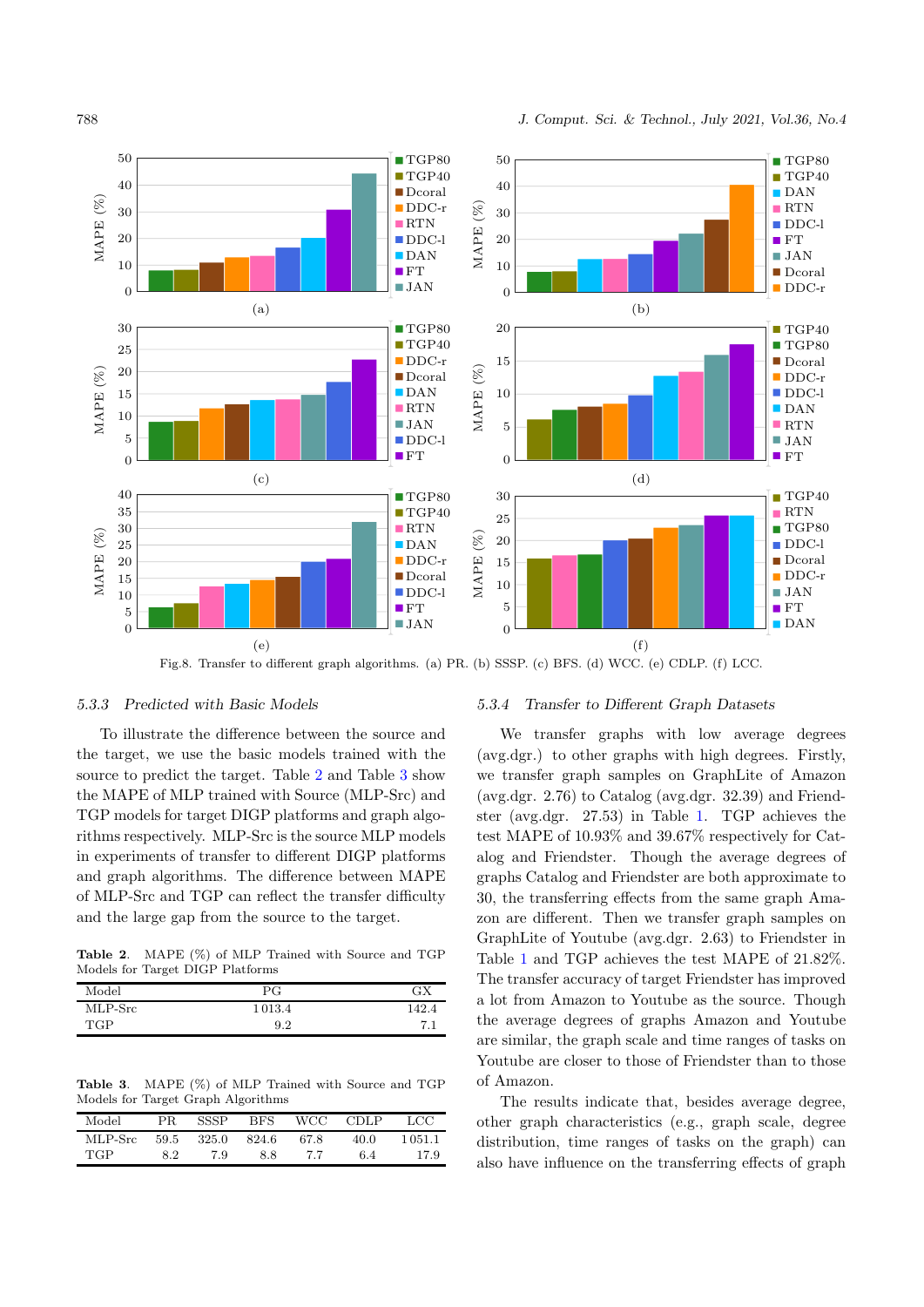datasets. The more similar the two domains are, the better the transferring effects will be. Previous good results of transferring graph platforms and algorithms by TGP mean that 1) the source properties are well learned, and 2) the discrepancy between domains can be well characterized by the small residual network. Therefore, the source can be well transferred to the target. However, for transferring graph datasets, our experiments show it depends on the similarity. For example, if the graph scales or time ranges of tasks on the graphs differ a lot, the transferring effects of different graphs are not so good. This is probably because the discrepancy between domains cannot be characterized by the small residual network. Hence the boundary between transfer learning and machine learning is the domain similarity. If the source and the target domains differ a lot, we had better choose traditional machine learning, or collect more similar samples with the target for the source domain.

#### 5.3.5 Comparison with Ernest

Ernest<sup>[\[9\]](#page-12-3)</sup> builds a traditional regression model (i.e., non-negative least squares) to predict Spark performance. As GraphX tasks can be considered as Spark applications, we are interested in comparing TGP and Ernest for GraphX. For a given graph algorithm (BFS and WCC), we run the sample configurations computed by Ernest for all the 10 real-world graphs. Then, we use the Ernest package to build a performance model. The resulting MAPE for predicting DIGP performance is 654.3% for BFS and 1 120.7% for WCC. The accuracy of Ernest is much worse than that of TGP (and the other transfer learning methods) as shown in Fig[.7.](#page-9-0) This is because Ernest assumes that both the job (the graph algorithm) and the input dataset (the input graph) are fixed. It cannot handle the case where multiple input graphs may be used in the computation, while our proposed TGP supports this case effectively.

# <span id="page-11-3"></span>6 Discussion

Computation performance has been a significant concern in distributed graph analysis. Complex graph computation tasks often take hours or even days to run on graphs with billions of vertices and edges. A good performance model can be very helpful in two aspects. First, it can help users estimate the run time of a graph computation task and understand the tradeoff between hardware cost and computation time for resource scheduling and capacity planning purposes. Second, it can help algorithm developers understand intrinsic features and underlying patterns of graph computation in order to better optimize their designs. In general, modeling performance for DIGP can help execution time prediction, resource planning, performance analysis, and computation optimization.

#### <span id="page-11-4"></span>7 Conclusions

Performance modeling for graph computation is a challenging yet new field to explore. We proposed a novel deep transfer learning method, TransGPerf, that exploits knowledge from a source DIGP domain to build the model for a target DIGP domain with limited target samples. It reduces the cost of running a large number of target DIGP tasks. Experimental results showed that TransGPerf effectively supports a wide range of DIGP transfer learning tasks. Performance modeling in other types of distributed systems often encounters similar challenges as in DIGP. It is also time- and resource-consuming to collect a large number of training samples. We believe that our proposed method may be applicable beyond DIGP.

Acknowledgement(s) We would like to thank Deepayan Chakrabarti for the graph statistics package NetMine and Himchan Park for discussions about graph characteristics, which help a lot for our graph feature extraction.

#### References

- <span id="page-11-0"></span>[1] Malewicz G, Austern M H, Bik A J C, Dehnert J C, Horn I, Leiser N, Czajkowski G. Pregel: A system for large-scale graph processing. In Proc. the 2010 ACM SIGMOD International Conference on Management of Data, June 2010, pp.135-146. DOI: [10.1145/1807167.1807184.](https://doi.org/10.1145/1807167.1807184)
- <span id="page-11-5"></span>[2] Gonzalez J E, Low Y, Gu H, Bickson D, Guestrin C. PowerGraph: Distributed graph-parallel computation on natural graphs. In Proc. the 10th USENIX Symposium on Operating Systems Design and Implementation, October 2012, pp.17-30.
- <span id="page-11-6"></span>[3] Xin R S, Gonzalez J E, Franklin M J, Stoica I. GraphX: A resilient distributed graph system on Spark. In Proc. the 1st International Workshop on Graph Data Management Experiences and Systems, June 2013, Article No. 2. DOI: [10.1145/2484425.2484427.](https://doi.org/10.1145/2484425.2484427)
- <span id="page-11-1"></span>[4] Niu S, Chen S. Optimizing CPU cache performance for Pregel-like graph computation. In Proc. the 31st IEEE International Conference on Data Engineering Workshops, April 2015, pp.149-154. DOI: [10.1109/ICDE-](https://doi.org/10.11\discretionary {-}{}{}0\discretionary {-}{}{}9/I\discretionary {-}{}{}C\discretionary {-}{}{}D\discretionary {-}{}{}E\discretionary {-}{}{}W.2015.7129568)[W.2015.7129568.](https://doi.org/10.11\discretionary {-}{}{}0\discretionary {-}{}{}9/I\discretionary {-}{}{}C\discretionary {-}{}{}D\discretionary {-}{}{}E\discretionary {-}{}{}W.2015.7129568)
- <span id="page-11-2"></span>[5] Han M, Daudjee K, Ammar K,  $Ozsu M T$ , Wang X, Jin T. An experimental comparison of Pregel-like graph processing systems. Proc. VLDB Endow., 2014, 7(12): 1047-1058. DOI: [10.14778/2732977.2732980.](https://doi.org/10.14778/2732977.2732980)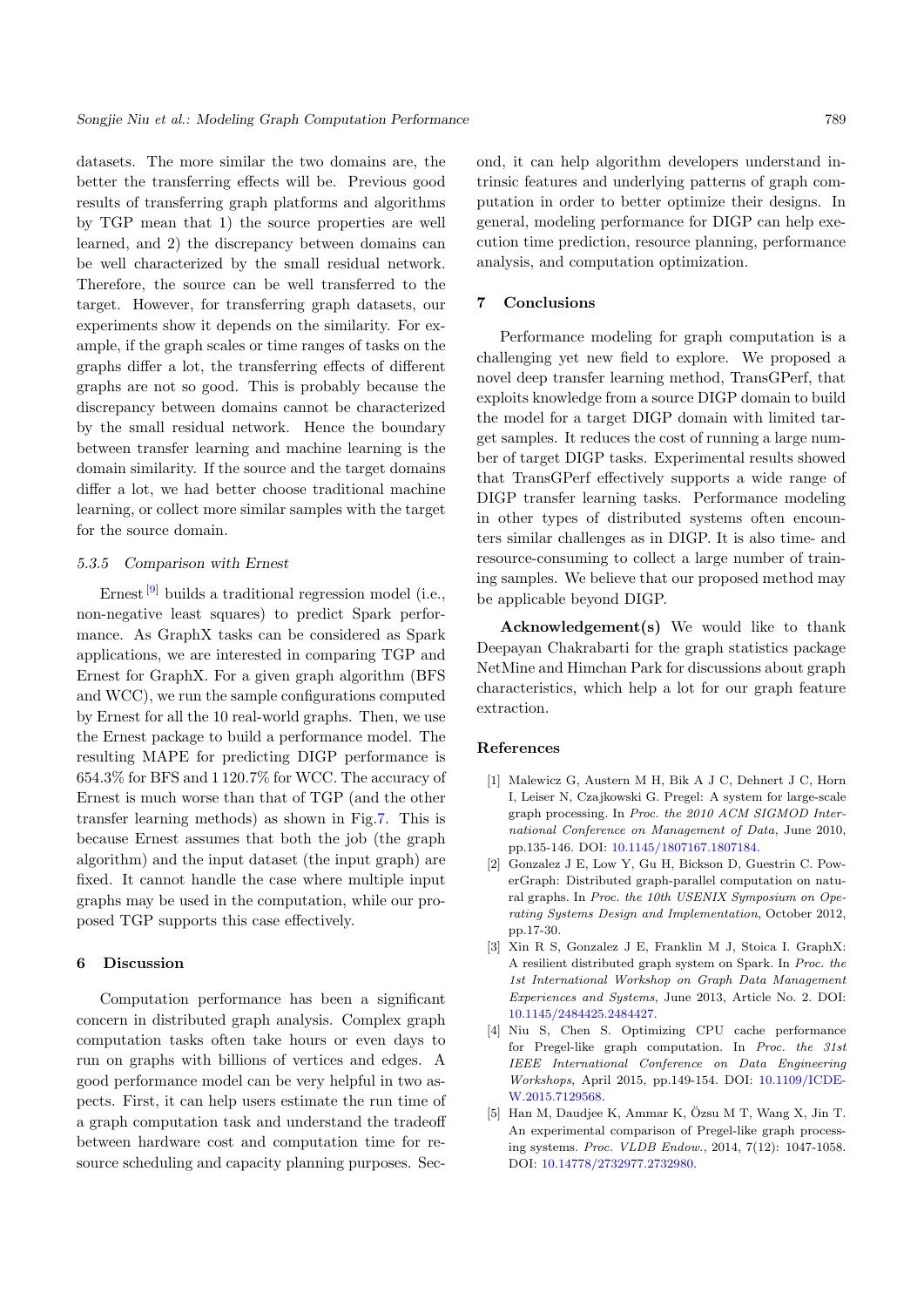790 J. Comput. Sci. & Technol., July 2021, Vol.36, No.4

- <span id="page-12-0"></span>[6] Iosup A, Hegeman T, Ngai W L et al. LDBC graphalytics: A benchmark for large-scale graph analysis on parallel and distributed platforms. Proc. VLDB Endow., 2016, 9(13): 1317-1328. DOI: [10.14778/3007263.3007270.](https://doi.org/10.14778/3007263.3007270)
- <span id="page-12-1"></span>[7] Ngai W L, Hegeman T, Heldens S, Iosup A. Granula: Toward fine-grained performance analysis of largescale graph processing platforms. In Proc. the 5th International Workshop on Graph Data-management Experiences & Systems, May 2017, Article No. 8. DOI: [10.1145/3078447.3078455.](https://doi.org/10.1145/3078447.3078455)
- <span id="page-12-2"></span>[8] Herodotou H, Lim H, Luo G, Borisov N, Dong L, Cetin F B, Babu S. Starfish: A self-tuning system for big data analytics. In Proc. the 5th Biennial Conference on Innovative Data Systems Research, January 2011, pp.261-272.
- <span id="page-12-3"></span>[9] Venkataraman S, Yang Z, Franklin M J, Recht B, Stoica I. Ernest: Efficient performance prediction for large-scale advanced analytics. In Proc. the 13th USENIX Symposium on Networked Systems Design and Implementation, March 2016, pp.363-378.
- <span id="page-12-4"></span>[10] Pan S J, Yang Q. A survey on transfer learning. IEEE Trans. Knowledge and Data Engineering, 2010, 22(10): 1345-1359. DOI: [10.1109/TKDE.2009.191.](https://doi.org/10.1109/TKDE.2009.191)
- <span id="page-12-5"></span>[11] Weiss K R, Khoshgoftaar T M, Wang D. A survey of transfer learning. J. Big Data, 2016, 3: Article No. 9. DOI: [10.1186/s40537-016-0043-6.](https://doi.org/10.1186/s40537-016-0043-6)
- <span id="page-12-6"></span>[12] Tzeng E, Hoffman J, Zhang N, Saenko K, Darrell T. Deep domain confusion: Maximizing for domain invariance. arXiv:1412.3474, 2014. https://arxiv.org/pdf/141- 2.3474.pdf, May 2021.
- <span id="page-12-15"></span>[13] Long M, Cao Y, Wang J, Jordan M I. Learning transferable features with deep adaptation networks. In Proc. the 32nd International Conference on Machine Learning, July 2015, pp.97-105.
- <span id="page-12-16"></span>[14] Long M, Zhu H, Wang J, Jordan M I. Deep transfer learning with joint adaptation networks. In Proc. the 34th International Conference on Machine Learning, August 2017, pp.2208-2217.
- <span id="page-12-7"></span>[15] Sun B, Saenko K. Deep CORAL: Correlation alignment for deep domain adaptation. In Proc. the 2016 European Conference on Computer Vision Workshops, October 2016, pp.443-450. DOI: [10.1007/978-3-319-49409-8](https://doi.org/10.1007/978-3-319-49409-8_35) 35.
- <span id="page-12-8"></span>[16] He K, Zhang X, Ren S, Sun J. Deep residual learning for image recognition. In Proc. the 2016 IEEE Conference on Computer Vision and Pattern Recognition, June 2016, pp.770-778. DOI: [10.1109/CVPR.2016.90.](https://doi.org/10.1109/CVPR.2016.90)
- <span id="page-12-9"></span>[17] Barker K J, Pakin S, Kerbyson D J. A performance model of the Krak hydrodynamics application. In Proc. the 2006 International Conference on Parallel Processing, August 2006, pp.245-254. DOI: [10.1109/ICPP.2006.11.](https://doi.org/10.1109/ICPP.2006.11)
- [18] Kerbyson D J, Alme H J, Hoisie A, Petrini F, Wasserman H J, Gittings M L. Predictive performance and scalability modeling of a large-scale application. In Proc. the 2001 ACM/IEEE Conference on Supercomputing, November 2001, Article No. 37. DOI: [10.1145/582034.582071.](https://doi.org/10.1145/582034.582071)
- <span id="page-12-10"></span>[19] Sundaram-Stukel D, Vernon M K. Predictive analysis of a wavefront application using logGP. In Proc. the 1999 ACM SIGPLAN Symposium on Principles and Practice of Parallel Programming, May 1999, pp.141-150. DOI: [10.1145/301104.301117.](https://doi.org/10.1145/301104.301117)
- <span id="page-12-11"></span>[20] Bhattacharyya A, Hoefler T. PEMOGEN: Automatic adaptive performance modeling during program runtime. In Proc. the 23rd International Conference on Parallel Architectures and Compilation, August 2014, pp.393-404. DOI: [10.1145/2628071.2628100.](https://doi.org/10.1145/2628071.2628100)
- [21] Bhattacharyya A, Kwasniewski G, Hoefler T. Using compiler techniques to improve automatic performance modeling. In Proc. the 2015 International Conference on Parallel Architectures and Compilation, October 2015, pp.468-479. DOI: [10.1109/PACT.2015.39.](https://doi.org/10.1109/PACT.2015.39)
- <span id="page-12-12"></span>[22] Calotoiu A, Beckingsale D, Earl C W, Hoefler T, Karlin I, Schulz M, Wolf F. Fast multi-parameter performance modeling. In Proc. the 2016 IEEE International Conference on Cluster Computing, September 2016, pp.172-181. DOI: [10.1109/CLUSTER.2016.57.](https://doi.org/10.1109/CLUSTER.2016.57)
- <span id="page-12-13"></span>[23] Sun J, Sun G, Zhan S, Zhang J, Chen Y. Automated performance modeling of HPC applications using machine learning. IEEE Trans. Computers, 2020, 69(5): 749-763. DOI: [10.1109/TC.2020.2964767.](https://doi.org/10.1109/TC.2020.2964767)
- <span id="page-12-14"></span>[24] Pan S J, Tsang I W, Kwok J T, Yang Q. Domain adaptation via transfer component analysis. IEEE Trans. Neural Networks, 2011, 22(2): 199-210. DOI: [10.1109/TNN.201-](https://doi.org/10.11\discretionary {-}{}{}0\discretionary {-}{}{}9/T\discretionary {-}{}{}N\discretionary {-}{}{}N.2\discretionary {-}{}{}0\discretionary {-}{}{}1\discretionary {-}{}{}0.2091281) [0.2091281.](https://doi.org/10.11\discretionary {-}{}{}0\discretionary {-}{}{}9/T\discretionary {-}{}{}N\discretionary {-}{}{}N.2\discretionary {-}{}{}0\discretionary {-}{}{}1\discretionary {-}{}{}0.2091281)
- <span id="page-12-17"></span>[25] Sun B, Feng J, Saenko K. Return of frustratingly easy domain adaptation. In Proc. the 30th AAAI Conference on Artificial Intelligence, February 2016, pp.2058-2065.
- <span id="page-12-18"></span>[26] Tzeng E, Hoffman J, Darrell T, Saenko K. Simultaneous deep transfer across domains and tasks. In Proc. the 2015 IEEE International Conference on Computer Vision, December 2015, pp.4068-4076. DOI: [10.1109/ICCV.2015.463.](https://doi.org/10.1109/ICCV.2015.463)
- <span id="page-12-19"></span>[27] Long M, Zhu H, Wang J, Jordan M I. Unsupervised domain adaptation with residual transfer networks. In Proc. the 30th Annual Conference on Neural Information Processing Systems, December 2016, pp.136-144.
- <span id="page-12-20"></span>[28] Leskovec J, Sosič R. SNAP: A general-purpose network analysis and graph-mining library. ACM Trans. Intell. Syst. Technol., 2016, 8(1): Article No. 1. DOI: [10.1145/2898361.](https://doi.org/10.1145/2898361)
- <span id="page-12-21"></span>[29] Chakrabarti D, Zhan Y, Faloutsos C. R-MAT: A recursive model for graph mining. In Proc. the 4th SIAM International Conference on Data Mining, April 2004, pp.442-446. DOI: [10.1137/1.9781611972740.43.](https://doi.org/10.1137/1.9781611972740.43)
- <span id="page-12-22"></span>[30] Faloutsos M, Faloutsos P, Faloutsos C. On power-law relationships of the Internet topology. In Proc. the 1999 ACM SIGCOMM Conference on Applications, Technologies, Architectures, and Protocols for Computer Communication, August 30–September 3, 1999, pp.251-262. DOI: [10.1145/316188.316229.](https://doi.org/10.1145/316188.316229)
- <span id="page-12-23"></span>[31] Leskovec J, Chakrabarti D, Kleinberg J M, Faloutsos C. Realistic, mathematically tractable graph generation and evolution, using Kronecker multiplication. In Proc. the 9th European Conference on Principles and Practice of Knowledge Discovery in Databases, October 2005, pp.133-145. DOI: [10.1007/11564126](https://doi.org/10.1007/11564126_17)<sub>-17</sub>.
- <span id="page-12-24"></span>[32] Park H, Kim M. TrillionG: A trillion-scale synthetic graph generator using a recursive vector model. In Proc. the 2017 ACM International Conference on Management of Data, May 2017, pp.913-928. DOI: [10.1145/3035918.3064014.](https://doi.org/10.1145/3035918.3064014)
- <span id="page-12-25"></span>[33] Boldi P, Vigna S. The webgraph framework I: Compression techniques. In Proc. the 13th International Conference on World Wide Web, May 2004, pp.595-602. DOI: [10.1145/988672.988752.](https://doi.org/10.1145/988672.988752)